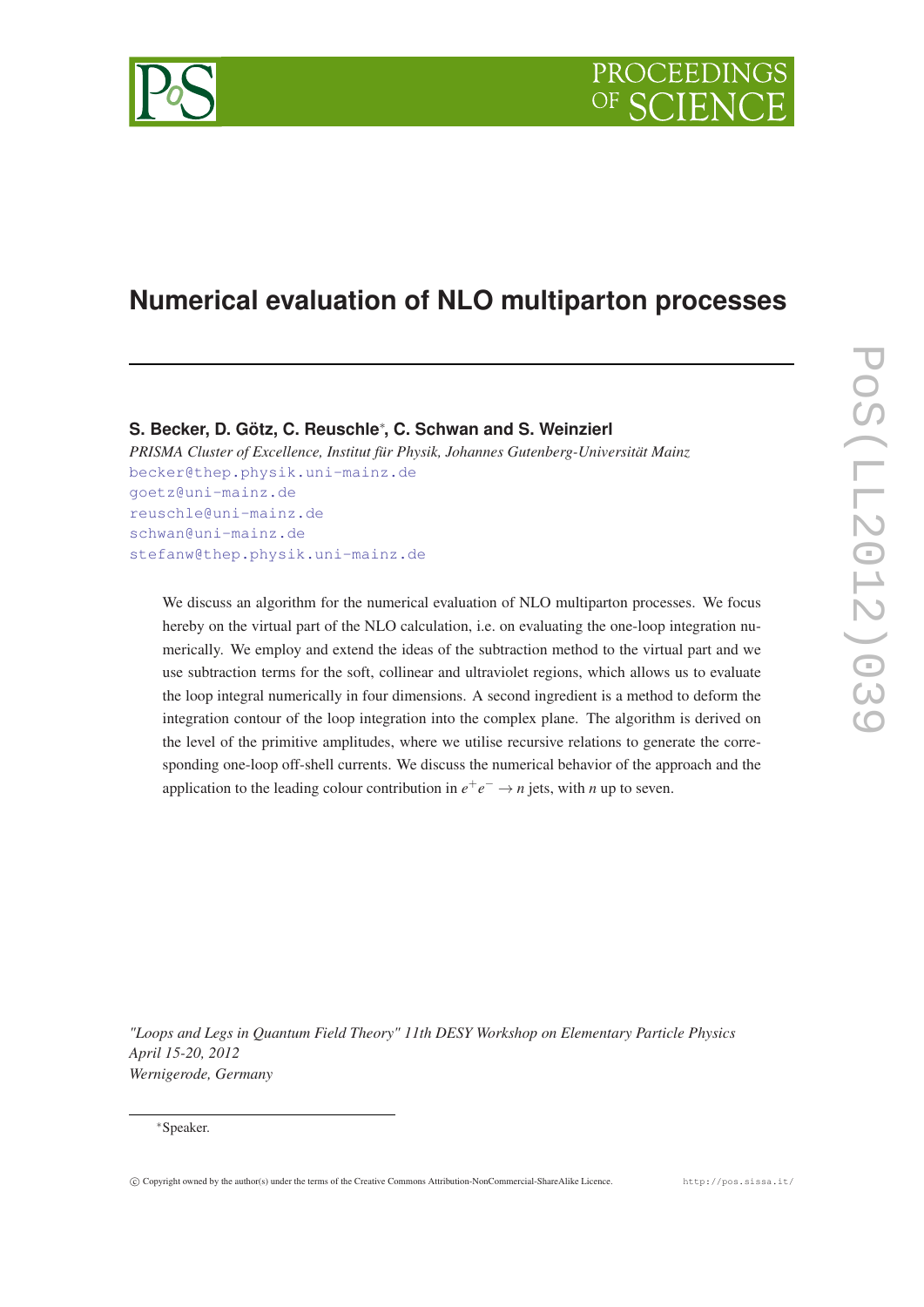## 1. Introduction

Calculating efficiently multiparton QCD amplitudes and collider observables at next-to-leading order (NLO) accuracy is a rather involved task. The most challenging piece is the virtual part. We discuss here a numerical approach for the calculation of the virtual part, where we employ the subtraction method and contour deformation  $[1 - 1]$  $[1 - 1]$ . In this regard our algorithm is different from the commonly used approaches, based on cut techniques and generalised unitarity or on more traditional Feynman graph approaches  $[12-23]$  $[12-23]$  $[12-23]$  $[12-23]$ , and shows promising features for the implementation in a numerical program. The algorithm consists of local subtraction terms to subtract divergences arising from the soft, collinear and ultraviolet (UV) regions of the virtual part, which render the integrand finite in the respective regions, and of a method to deform the integration contour of the loop integration into the complex plane in order to circumvent the remaining on-shell singularities. It works on the level of colour-ordered primitive amplitudes, where we utilise recursive algorithms to compute the corresponding one-loop off-shell currents for the bare primitive amplitudes, and is therefore fast and easily implemented. The numerical loop integration is performed together with the integration over the phase-space of the external particles in one Monte Carlo integration. The subtraction terms yield simple results upon analytic integration over the loop-momentum, and the resulting pole structures cancel exactly against the pole structures from the soft and collinear parts of the real emission contributions as well as of the UV counterterm from renormalisation. The algorithm goes hand in hand with the usual subtraction method for the real emission contributions, where we employ Catani-Seymour dipole subtraction [[24](#page-9-0) – [29](#page-9-0)]. We applied the method to  $e^+e^- \rightarrow n$  jets, with *n* up to seven, in the large- $N_c$  limit. Up to four jets we reproduce the known results for the respective jet rates with very good agreement. Increasing the number of jets up to 7 shows a good scaling behaviour in CPU time with respect to the number of final state particles.

### 2. Subtraction method

The contributions to an infrared-safe observable at next-to-leading order with  $n$  final state particles can be written in a condensed notation as

$$
\langle O \rangle^{NLO} = \int\limits_{n+1} O_{n+1} d\sigma^R + \int\limits_n O_n d\sigma^V + \int\limits_n O_n d\sigma^C, \tag{2.1}
$$

where  $d\sigma^R$  denotes the real emission contribution, which corresponds to the square of the Born amplitude with  $(n+3)$  partons  $|\mathcal{A}_{n+3}^{(0)}|$  $\mathcal{A}_{n+3}^{(0)}|^2$ ,  $d\sigma^V$  denotes the virtual contribution, which corresponds to the interference term of the renormalised one-loop amplitude with the Born amplitude  $2\Re(\mathscr{A}_{n+2}^{(0)^{*}}\mathscr{A}_{n+2}^{(1)})$  $\binom{11}{n+2}$ , and  $d\sigma^C$  subtracts initial state collinear singularities. Each term is separately divergent and only their sum is finite. One adds and subtracts suitably chosen pieces to be able to perform the phasespace integrations and the loop integration by Monte Carlo methods:

$$
\langle O \rangle^{NLO} = \int_{n+1} \left( O_{n+1} d\sigma^R - O_n d\sigma^A \right) + \int_{n+\text{loop}} \left( O_n d\sigma_{\text{bare}}^V - O_n d\sigma^L \right) + \int_{n} \left( O_n d\sigma_{\text{CT}}^V + O_n \int_{\text{loop}} d\sigma^L + O_n \int_{1} d\sigma^A + O_n d\sigma^C \right), \tag{2.2}
$$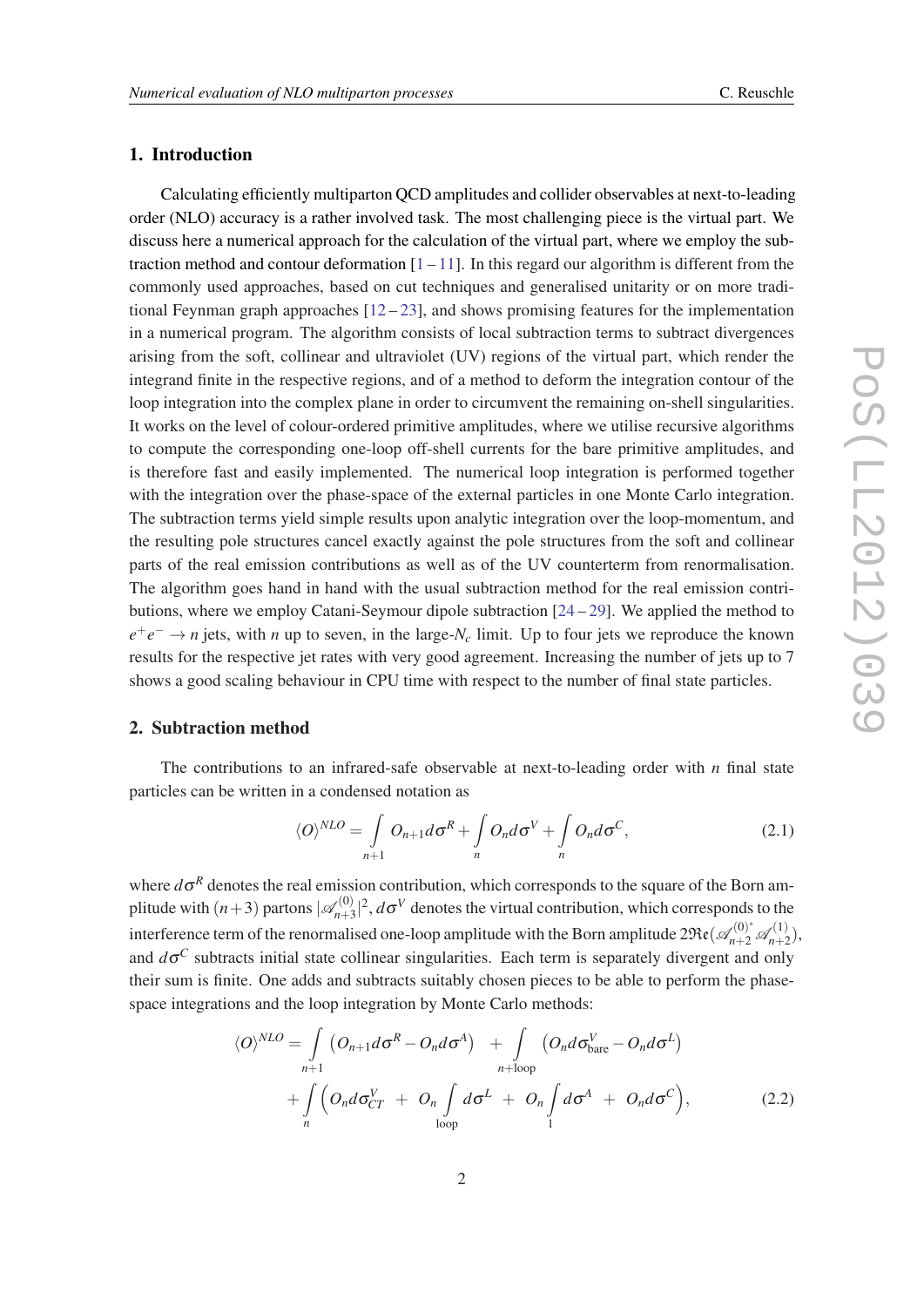where we write the renormalised virtual piece as the sum of the bare part and a counterterm part

$$
\int_{n} O_n d\sigma^V = \int_{n} O_n \int_{\text{loop}} d\sigma_{\text{bare}}^V + \int_{n} O_n d\sigma_{CT}^V.
$$
\n(2.3)

The first term  $(O_{n+1}d\sigma^R - O_n d\sigma^A)$  is by construction integrable over the  $(n+1)$ -particle phasespace and can be evaluated numerically. In the dipole subtraction the subtraction term  $O_n d\sigma^A$  is given by a sum over dipoles. The second term  $(O_n d \sigma_{bare}^V - O_n d \sigma^L)$  is by construction integrable over the *n*-particle phase-space and the loop-momentum space in four dimensions. We thus extend the subtraction method to the virtual part such that we can evaluate the integral of the one-loop amplitude numerically. In any Monte Carlo integration the error scales independently of the dimensionality of the integration region. The phase-space and loop integrals can thus be evaluated in a combined Monte Carlo integration and no additional costs to evaluate the loop integral separately per phase-space point are introduced. After analytical integration of the subtraction terms over the unresolved one-parton phase-space and the loop-momentum space respectively, the IR poles of the virtual subtraction term cancel with the IR poles of the real subtraction term and the initial state collinear subtraction term, whereas the UV poles of the virtual subtraction term cancel with the UV poles of the counterterm. Therefore the third term is also finite and can be evaluated numerically. In short, the NLO contribution is given as the sum of three finite contributions

$$
\langle O \rangle^{NLO} = \langle O \rangle_{\text{real}}^{NLO} + \langle O \rangle_{\text{virtual}}^{NLO} + \langle O \rangle_{\text{insertion}}^{NLO}.
$$
 (2.4)

#### 3. Colour decomposition and kinematical setup

Amplitudes in QCD may be decomposed into group-theoretical colour factors multiplied by purely kinematical partial amplitudes:

$$
\mathscr{A}^{(1)} = \sum_{i} C_i A_i^{(1)} \tag{3.1}
$$

In the colour-flow basis [[28,](#page-9-0) [30](#page-9-0), [31\]](#page-9-0) the colour structures are linear combinations of monomials in Kronecker  $\delta_{ij}$ 's. One-loop partial amplitudes are further expressed in terms of linear combinations of primitive one-loop amplitudes, where a primitive amplitude is defined as a gauge-invariant set of colour-stripped Feynman diagrams with a fixed cyclic ordering of the external partons and a definite routing of the external fermion lines through the diagrams [\[32](#page-9-0)], which are important properties for our method. We will drop any subscripts refering to colour on the primitive amplitudes  $A^{(1)}$  from now on. Due to the fixed cycling ordering there are only *n* different loop-propagators occuring in a primitive amplitude with *n* external legs. With the notation as in fig.([1](#page-3-0)) we define  $k_j = k - q_j$ , with  $q_j = \sum_{i=1}^j$  $\sum_{i=1}^{J} p_i$ , where *k* denotes the loop-momentum in clock-wise direction, and the  $p_i$  are the outgoing external momenta. We can write the bare primitive one-loop amplitude, in dimensional regularisation, as

$$
A_{\text{bare}}^{(1)} = \int \frac{d^D k}{(2\pi)^D} G_{\text{bare}}^{(1)} , \quad \text{with} \quad G_{\text{bare}}^{(1)} = P_a(k) \prod_{j=1}^n \frac{1}{k_j^2 - m_j^2 + i\delta}, \tag{3.2}
$$

where  $P_a(k)$  is a polynomial of degree *a* in the loop momenta *k* and the  $+i\delta$ -prescription tells us in which direction the poles of the propagators should be avoided. Soft singularities arise for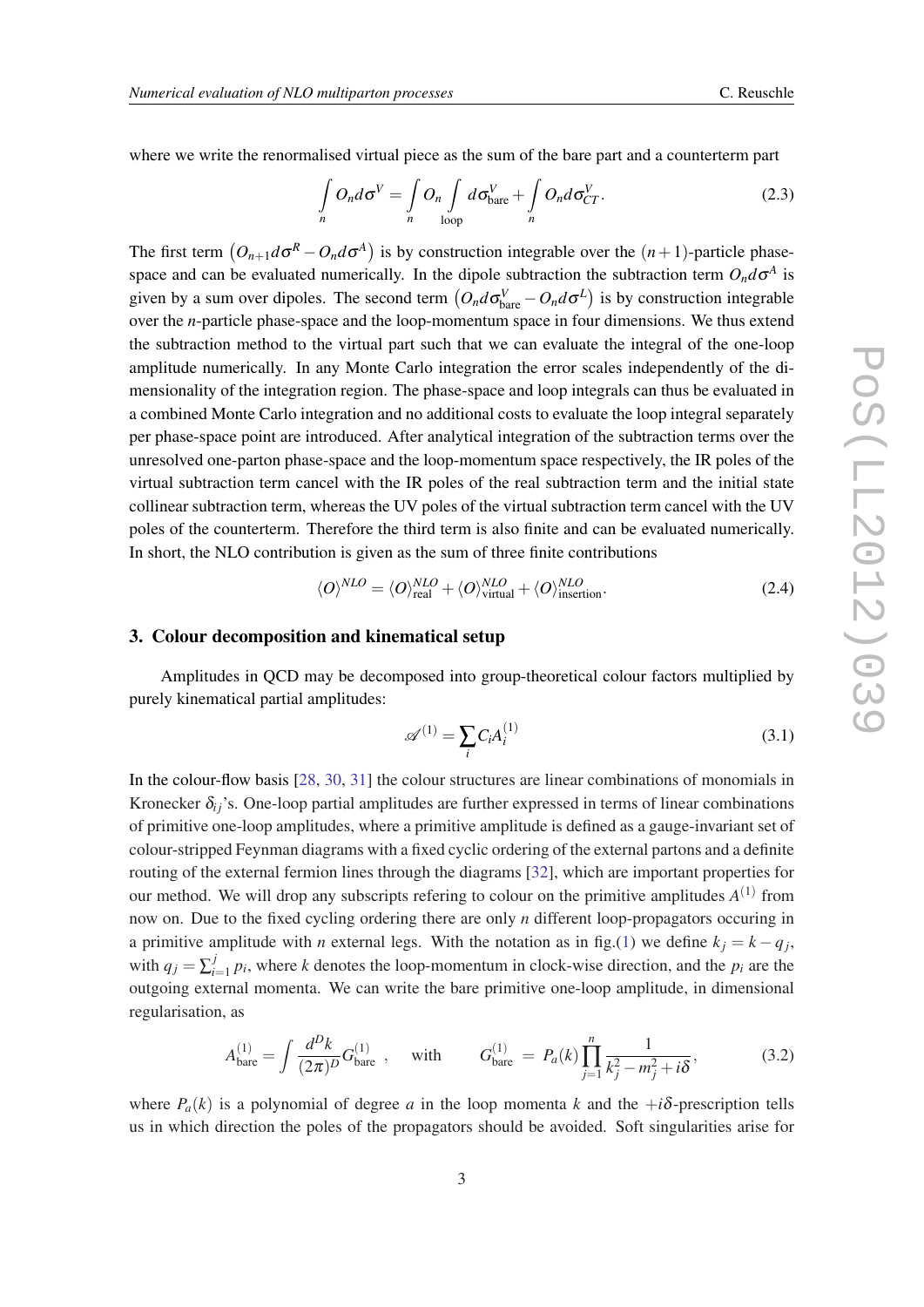<span id="page-3-0"></span>

Figure 1: The labelling of the momenta for a primitive one-loop amplitude.

 $k \sim q_i$  and  $p_i^2 = m_{i-1}^2$ ,  $m_i = 0$ ,  $p_{i+1}^2 = m_{i+1}^2$ , i.e. a massless particle exchanged between two on-shell particles and soft  $k_i$ . Collinear singularities arise for  $k \sim q_i - xp_i$  and  $p_i^2 = 0$ ,  $m_{i-1} = 0$ ,  $m_i = 0$ , where  $x \in [0,1]$ , i.e. a massless external on-shell particle attached to two massless propagators and collinear momenta  $k_{i-1}$ ,  $k_i$  and  $p_i$ . UV singularities arise for  $|k| \to \infty$  and  $4 + a - 2n \ge 0$ .

## 4. Local infrared and ultraviolet subtraction terms

The soft and collinear subtraction terms for massless QCD read

$$
G_{\text{soft}}^{(1)} = 4i \sum_{j \in I_g} \frac{p_j \cdot p_{j+1}}{k_{j-1}^2 k_j^2 k_{j+1}^2} g_{\text{soft}}^{\text{UV}}(k_{j-1}^2, k_j^2, k_{j+1}^2) A_j^{(0)},\tag{4.1}
$$

$$
G_{\text{coll}}^{(1)} = -2i \sum_{j \in I_g} \left[ \frac{S_j g_{\text{coll}}^{\text{UV}}(k_{j-1}^2, k_j^2)}{k_{j-1}^2 k_j^2} + \frac{S_{j+1} g_{\text{coll}}^{\text{UV}}(k_j^2, k_{j+1}^2)}{k_j^2 k_{j+1}^2} \right] A_j^{(0)},\tag{4.2}
$$

where the sum over  $j \in I_g$  is over all gluon propagators *j* inside the loop. Furthermore,  $S_j = 1$  if the external line *j* corresponds to a quark and  $S_j = 1/2$  if it corresponds to a gluon. The functions  $g_{\text{soft}}^{\text{UV}}$  and  $g_{\text{coll}}^{\text{UV}}$  ensure that the integration over the loop momentum is UV finite. They are chosen to be equal to one in the corresponding soft and collinear limits and to suppress the integrands by appropriate powers of  $1/|k|$  in the ultraviolet limit  $|k| \to \infty$ . The soft and collinear subtraction terms yield simple results upon analytic one-loop integration in dimensional regularisation, with the appropriate pole structure to cancel the poles from the real emission and initial state collinear subtraction. We derived them for the massless as well as the massive case.

The UV subtraction terms correspond to local counterterms  $g_{UV}^G(\bar{k}, Q, \{p_j\}, \{m_j\})$  to propagator and vertex corrections *G*. These local counterterms are used in a recursive approach to build a total UV subtraction term to the bare primitive amplitude. The local counterterms are obtained by expanding the relevant loop propagators around a new UV propagator  $(\bar{k}^2 - \mu_{UV}^2)^{-1}$ , where  $\bar{k} = k - Q$  and for a single propagator we have

$$
\frac{1}{(k-p)^2} = \frac{1}{\bar{k}^2 - \mu_{\text{UV}}^2} + \frac{2\bar{k} \cdot (p-Q)}{(\bar{k}^2 - \mu_{\text{UV}}^2)^2} - \frac{(p-Q)^2 + \mu_{\text{UV}}^2}{(\bar{k}^2 - \mu_{\text{UV}}^2)^2} + \frac{\left[2\bar{k} \cdot (p-Q)\right]^2}{(\bar{k}^2 - \mu_{\text{UV}}^2)^3} + \mathcal{O}\left(\frac{1}{|\bar{k}|^5}\right). \tag{4.3}
$$

We can always add finite terms to the subtraction terms. For the local counterterms we choose the finite terms such that the finite parts of the integrated local counterterms are independent of *Q*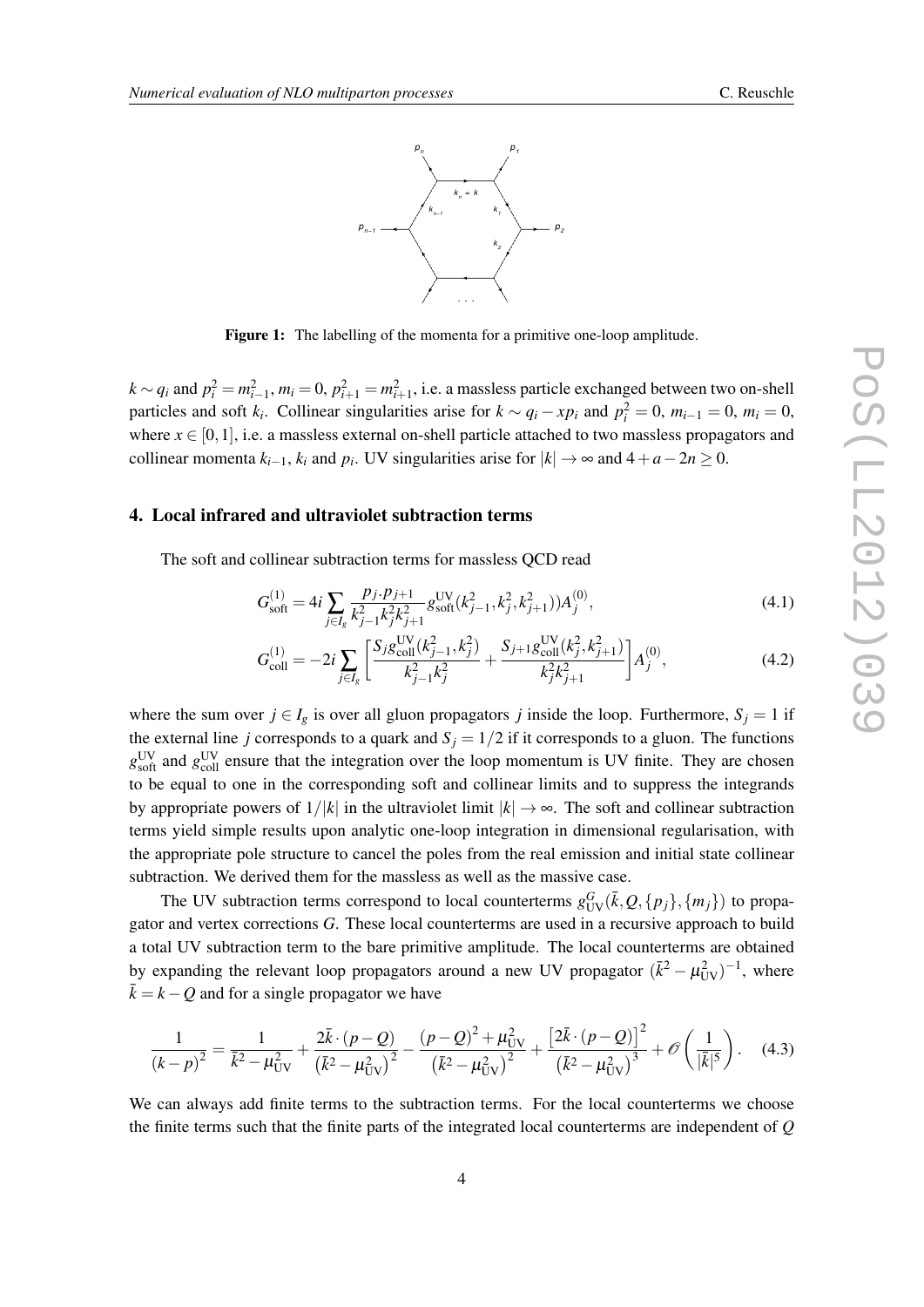<span id="page-4-0"></span>and proportional to the pole part, with the same constant of proportionality. The integrated local counterterms assume then the general form

$$
C^{G,(0)}(\lbrace p_j \rbrace, \lbrace m_j \rbrace)\left(\frac{1}{\varepsilon} - \ln \frac{\mu_{\text{UV}}^2}{\mu^2}\right) + \mathcal{O}(\varepsilon)
$$
\n(4.4)

where  $C^{G,(0)}(\{p_j\}, \{m_j\})$  takes on the typical form of the corresponding renormalised colourordered Born level propagator or vertex function. This ensures that the sum of all integrated local counterterms is again proportional to a tree-level amplitude. We derived the local UV counterterms for the massless as well as the massive case.

### 5. Contour deformation

Having a complete list of local UV and IR subtraction terms at hand, we can ensure that the integration over the loop-momentum gives a finite result and can therefore be performed in four dimensions. However, there is still the possibility that some of the loop-propagators go on-shell for real values of the loop-momentum. Therefore we shift the integration contour into the complex space  $\mathbb{C}^4$ , where the integration contour must be chosen such that whenever possible the poles of the propagators are avoided. We set

$$
k = \tilde{k} + \iota \kappa \left( \tilde{k} \right), \tag{5.1}
$$

where  $\tilde{k}^{\mu}$  contains only real components. After the deformation our one-loop integral reads

$$
I = \int \frac{d^4k}{(2\pi)^4} \frac{R(k)}{\prod\limits_{j=1}^n (k_j^2 - m_j^2)} = \int \frac{d^4\tilde{k}}{(2\pi)^4} \left| \frac{\partial k^\mu}{\partial \tilde{k}^\nu} \right| \frac{R(k(\tilde{k}))}{\prod\limits_{j=1}^n (\tilde{k}_j^2 - m_j^2 - \kappa^2 + 2\imath \tilde{k}_j \cdot \kappa)}.
$$
(5.2)

where we integrate over the four real components in  $\tilde{k}^{\mu}$ . To match Feynman's  $+i\delta$ -prescription we have to construct the deformation vector  $\kappa$  such that  $\tilde{k}_j \cdot \kappa \ge 0$  whenever  $\tilde{k}_j^2 - m_j^2 = 0$ , and the equal sign applies only if the contour is pinched. If the contour is pinched the singularity is either integrable by itself or there is a subtraction term for it. The numerator function  $R(k)$  has only poles at  $\bar{k}^2 - \mu_{UV}^2 = 0$ . Choosing  $\mu_{UV}^2$  sufficiently large on the negative imaginary axis ensures that the integration contour always stays away from these poles. The form of the deformation vector  $\kappa$  has a direct impact on the Monte Carlo integration error. We employ several techniques to reduce the Monte Carlo integration error. First, we split our integral into an exterior and an interior part:

$$
\int \frac{d^4k}{(2\pi)^4} f(k) = \int \frac{d^4k}{(2\pi)^4} f_{\rm UV} f(k) + \int \frac{d^4k}{(2\pi)^4} (1 - f_{\rm UV}) f(k), \qquad f_{\rm UV} = \prod_{j=1}^n \frac{k_j^2 - m_j^2}{\bar{k}^2 - \mu_{\rm UV}^2}.
$$
 (5.3)

This splitting is holomorphic in *k*, which means we can use different contours for the evaluation of the two parts. In the exterior part  $I_{ext}$  the poles from  $k_j^2 - m_j^2$  are absent and the deformation vector  $\kappa$  can simply be chosen as  $\kappa^{\mu} = g_{\mu\nu} (\tilde{k}^{\nu} - Q^{\nu})$ . If we choose the arbitrary four-vector *Q* in  $\bar{k} = k - Q$  to be

$$
Q = \frac{1}{n} \sum_{j=1}^{n} q_j
$$
 (5.4)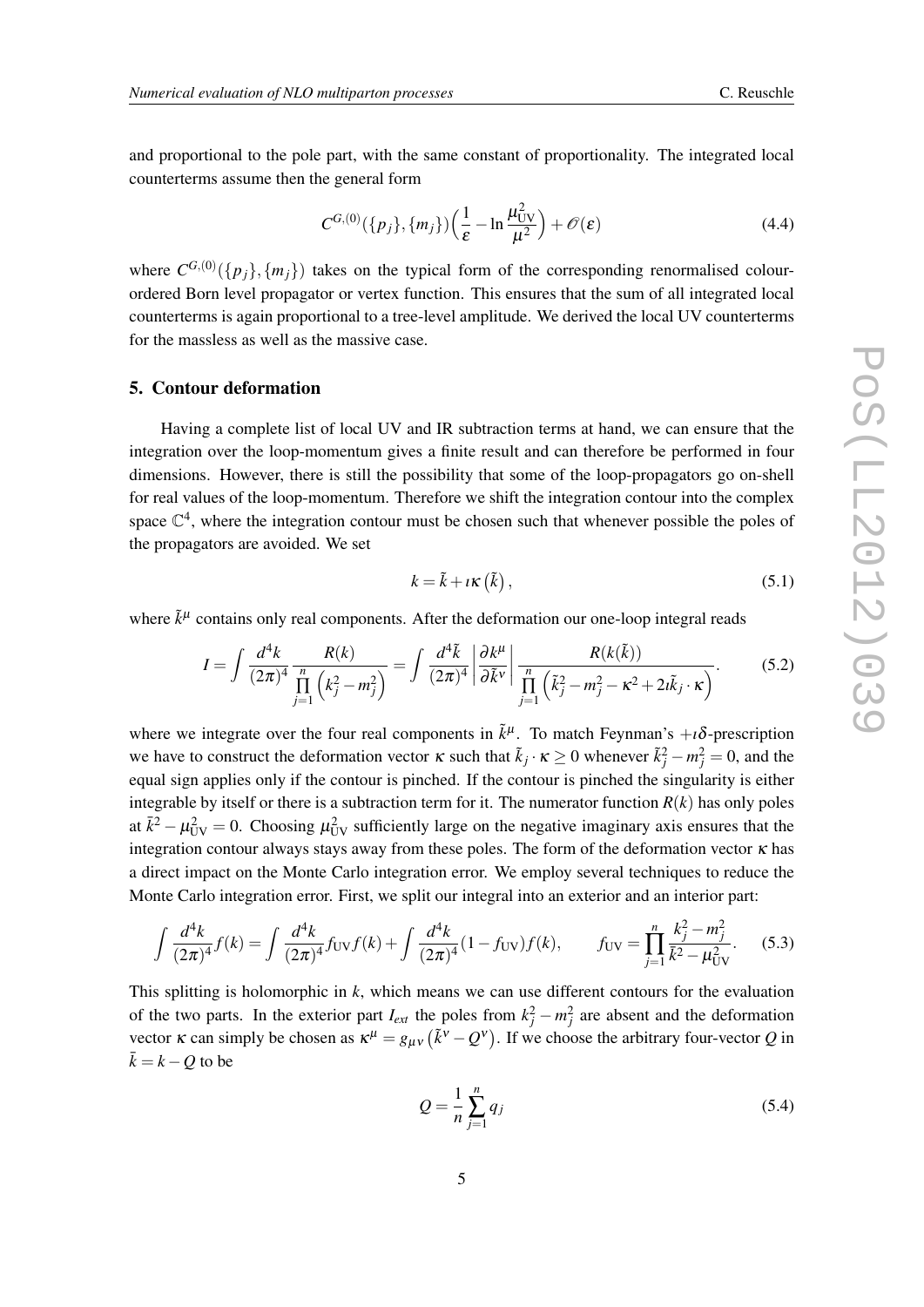we can arrange that the integrand of the interior part drops off with two extra powers in  $1/|k|$ for  $|k| \to \infty$  and thus receives less contributions from the UV region. The construction of the deformation vector for the internal region is along the lines of [\[7](#page-8-0)] and given in detail in [[2](#page-8-0)].

The lines connecting the origins of the light cones given by  $(k - q_i) = 0$  in fig.[\(2\)](#page-6-0) are the regions of collinear singularities. If the loop-momentum approaches a collinear singularity we have a subtraction term for it. To improve the numerical behaviour in the vicinity of such a collinear singularity we further split the interior part into several sub-channels, where each sub-channel corresponds to one line segment in fig.([2](#page-6-0)). We write

$$
\int \frac{d^4k}{(2\pi)^4} f(k) = \sum_{j=1}^{n-1} \int \frac{d^4k}{(2\pi)^4} w_i(k) f(k)
$$
\n(5.5)

with  $w_i \geq 0$  and  $\sum_{i=1}^{n-1}$  $\sum_{i=1}$  *w*<sub>*i*</sub>(*k*) = 1. For the weights *w<sub>i</sub>* we use

$$
w_i(k) = \frac{\left(|k_i^2||k_{i+1}^2|\right)^{\alpha}}{\sum_{j=1}^{n-1} \left(|k_j^2||k_{j+1}^2|\right)^{\alpha}}
$$
\n(5.6)

with  $\alpha = -2$ . This division into sub-channels is not holomorphic and we have to use the same integration contour in all the sub-channels. However, we can use different parametrisations, i.e. coordinate systems, for the different sub-channels. A possible choice to parametrise a certain subchannel is the generalisation of elliptical coordinates to four dimensions. The coordinate system of the sub-channel *j* is thereby chosen such that the origin of this coordinate system corresponds to the line segment, which connects  $q_j$  with  $q_{j+1}$ . This is shown in fig.[\(3\)](#page-6-0). The sampling for an individual sub-channel is discussed in detail in [[2](#page-8-0)]. Upon this parametrisation we observe certain periodic oscillations of the integrand in the generalised elliptical coordinates. In order to average out these oscillations we use the method of antithetic variates, as described in [[2](#page-8-0)], which improves the numerical behaviour significantly.

#### 6. Numerical stability in the UV regions

It turns out that also the UV regions give rise to large numerical oscillations. In their standard form the local UV counterterms are constructed such that after subtraction we are left with a leading  $1/|\bar{k}|^5$ -behaviour for  $|\bar{k}| \to \infty$ , which is formally enough to ensure UV finiteness. In order to improve the damping in the UV region, we choose the expansion of the UV denominators such that we are left with a leading  $1/|\bar{k}|^7$ -behaviour, where our experience shows that we only need to do this for the corrections to propagators and three-valent vertices. We do the same for the UVsuppression functions  $g_{\text{soft}}^{\text{UV}}$  and  $g_{\text{coll}}^{\text{UV}}$  in the soft and collinear subtraction terms. Together with the choice for *Q* in eq.[\(5.4\)](#page-4-0) the UV-behaviour of the integrand is significantly enhanced. More details and additional comments can be found in [[2](#page-8-0)].

#### 7. Recursion relations

We use Berends-Giele type recursion relations [[33\]](#page-9-0) to compute the tree amplitude, the bare one-loop integrand  $G_{\text{bare}}^{(1)}$  and the total UV subtraction term  $G_{\text{UV}}^{(1)}$ . These recursion relations are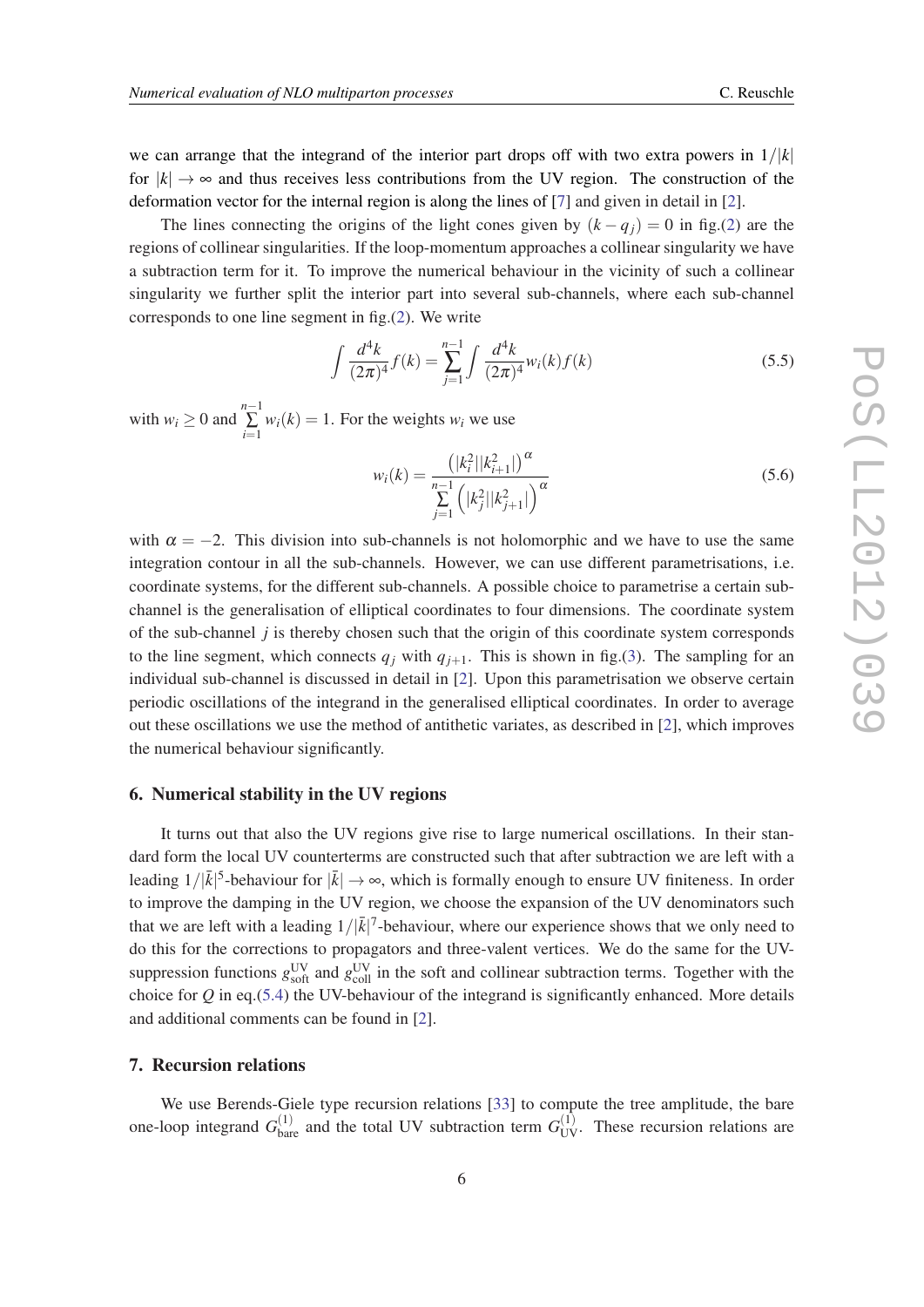<span id="page-6-0"></span>

Figure 2: Diagram (*a*) shows the origins of the light cones in electron-positron annihilation. The origins are given by the  $(n - 1)$  vertices. The vertices are connected by  $(n-2)$  line segments. We decompose  $I_{int}$  into (*n*−2) sub-channels, such that each sub-channel corresponds to one line segment. This is shown in diagram (*b*), where the line segment from  $q_1$  to  $q_2$  is emphasised.

x Figure 3: The diagram shows the coordinate system for the *j*'th sub-channel. We use generalisations of elliptical coordinates to four dimensions. At the origin the radial component of the loop-momentum in the elliptical parametrisation equals zero and the loop-momentum coincides with a point on the line segment that connects  $q_j$  with  $q_{j+1}$ .

 $q_{j+1}'$ 

qj

t



Figure 4: Recursive relations for a three-valent toy model.

shown in fig.(4) for the case of a three-valent toy model. The recursive relations have been implemented for all necessary cases, i.e. gluon currents as well as quark and antiquark currents, that are needed for  $e^+e^- \to n$  jets in the large- $N_c$  limit. In the direct loop contributions, where the offshell leg couples directly through a vertex to the loop, the two edges of the vertex are connected to loop-propagators. We can cut open one of these two edges by replacing the tensor structure of the corresponding propagator by a sum over (pseudo)-polarisations. More details can be found in [\[2\]](#page-8-0). We can check the cancellations in the UV region between the recursive constructions of the bare one-loop integrand and the total UV subtraction term. This is shown in fig.[\(5\)](#page-7-0), where we plot  $|2\Re(e(A^{(0)*}G^{(1)})|$  vs. a UV scaling parameter  $\lambda_{UV}$  for  $e^+e^- \to 3$  jets, in leading colour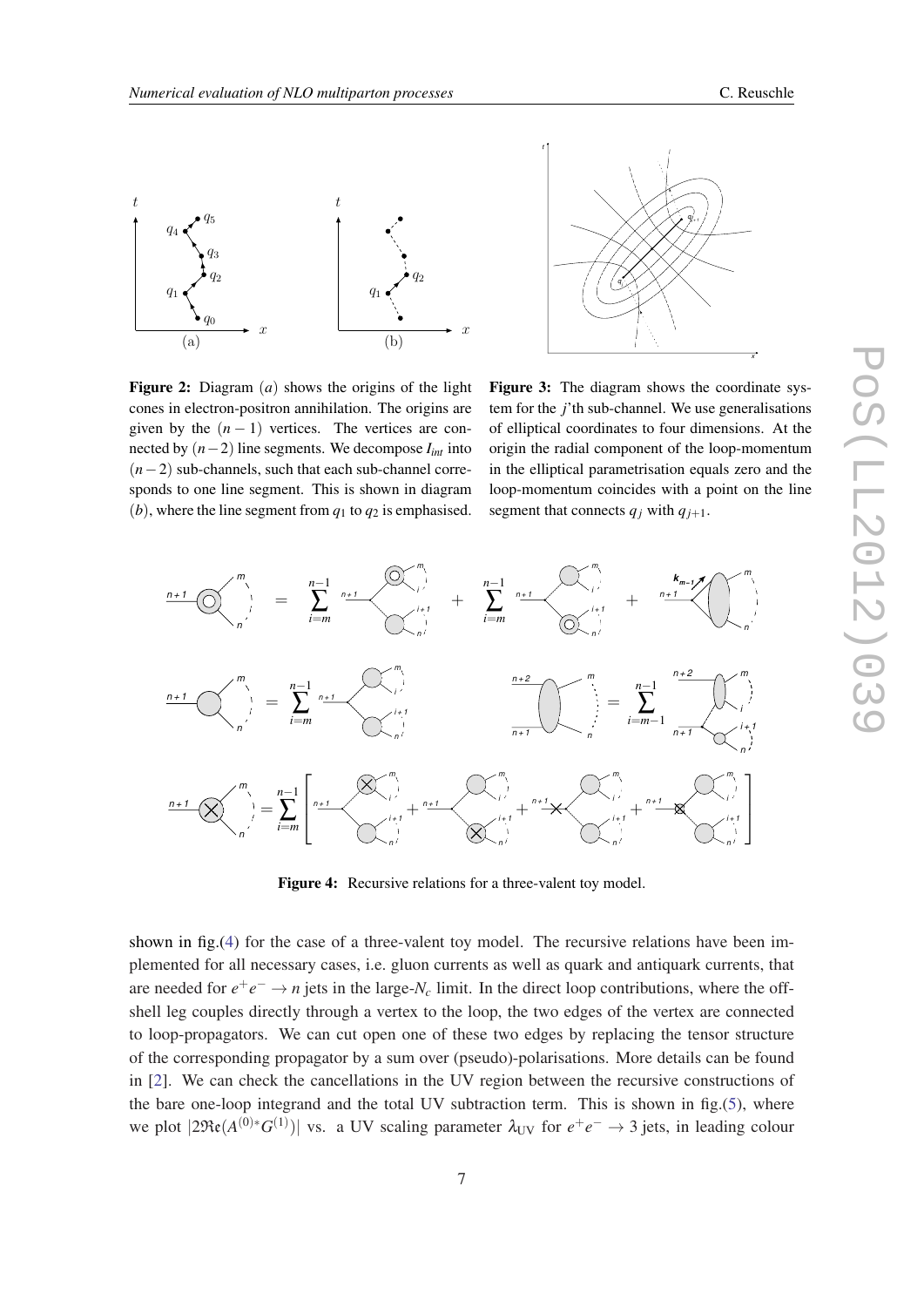<span id="page-7-0"></span>

Figure 5: The plot shows the helicity summed  $|2\Re(\mathcal{A}^{(0)*}G^{(1)})|$  vs. a UV scaling parameter  $\lambda_{UV}$  for *e*<sup>+</sup>*e*<sup>-</sup> → 3 jets, in leading colour approximation, where we scale a fixed value for the loop-momentum according to  $\bar{k} = k - Q_{\text{fixed}} = \lambda_{UV} \bar{k}_{\text{fixed}}$ . The unsubtracted total integrand (upper fit in grey) falls off locally like  $1/|\bar{k}|^3$ , which leads to UV divergences upon integration. The (standard) UV subtracted total integrand (middle fit in blue) falls off like  $1/|\bar{k}|^5$ , which is clearly UV finite. The (numerically improved) UV subtracted total integrand (lower fit in pink), which contains those local UV counterterms that also subtract the  $1/|\bar{k}|^5$ and  $1/|\bar{k}|^6$ -behaviour, falls off like  $1/|\bar{k}|^7$ .

approximation.

#### 8. NLO results for *n* jets in electron-positron annihilation

We have calculated the Durham jet rates in electron-positron annihilation in the leading colour approximation for up to seven jets [\[3\]](#page-8-0). The cross section for *n* jets normalised to the leading order (LO) cross section for  $e^+e^- \rightarrow$  hadrons reads

$$
\frac{\sigma_{n-jet}(\mu)}{\sigma_0(\mu)} = \left(\frac{\alpha_s(\mu)}{2\pi}\right)^{n-2} A_n(\mu) + \left(\frac{\alpha_s(\mu)}{2\pi}\right)^{n-1} B_n(\mu) + \mathcal{O}(\alpha_s^n). \tag{8.1}
$$

One can expand the perturbative coefficient  $A_n$  and  $B_n$  in  $1/N_c$ :

$$
A_n = N_c \left(\frac{N_c}{2}\right)^{n-2} \left[A_{n,lc} + \mathcal{O}\left(\frac{1}{N_c}\right)\right], \qquad B_n = N_c \left(\frac{N_c}{2}\right)^{n-1} \left[B_{n,lc} + \mathcal{O}\left(\frac{1}{N_c}\right)\right]. \tag{8.2}
$$

We calculate the LO coefficient  $A_{n,lc}$  and the NLO coefficient  $B_{n,lc}$  for  $n \leq 7$  at the renormalisation scale  $\mu$  equal to the centre of mass energy. We take the centre of mass energy to be equal to the mass of the *Z*-boson. The scale variation can be restored from the renormalisation group equation. The calculation is done with five massless quark flavours. Fig.[\(6\)](#page-8-0) shows the comparison of our numerical approach with the well-known results for two, three and four jets [[34,](#page-9-0) [35](#page-9-0)]. We observe an excellent agreement. The results for five, six and seven jets for a jet parameter of  $y_{cut} = 0.0006$ are shown in fig.[\(7\)](#page-8-0). Fig.[\(8\)](#page-8-0) shows the CPU time required for one evaluation of the Born contribution, the insertion term and the virtual term as a function of the number *n* of jets. One notes that the insertion term is almost as fast as the Born contribution. For all contributions the CPU time per evaluation increases only very moderately as a function of *n*. Within our method all three contributions scale asymptotically as  $n^4$ , as expected [\[36](#page-9-0)]. The virtual part has the same scaling behaviour as the Born contribution. This moderate growth imposes almost no restrictions on the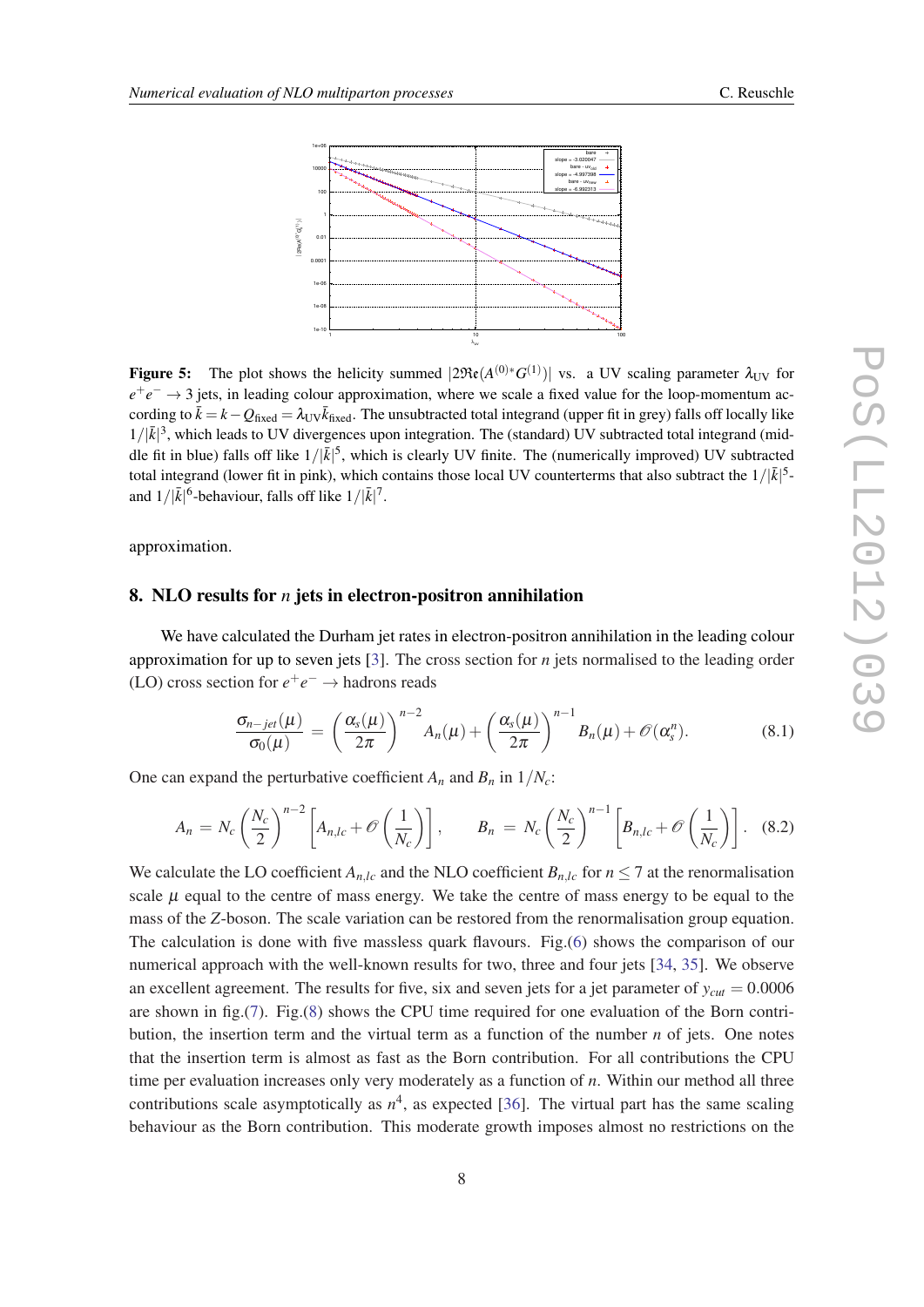

<span id="page-8-0"></span>

Figure 6: Comparison of the NLO corrections to the two-, three- and four-jet rate between the numerical calculation and an analytic calculation. The error bars from the MC integration are shown and are almost invisible.

| $\boldsymbol{n}$ | $N_c\left(\frac{N_c}{2}\right)^{n-2}A_{n,lc}$ | $N_c\left(\frac{N_c}{2}\right)^{n-1}B_{n,lc}$ |
|------------------|-----------------------------------------------|-----------------------------------------------|
|                  | $(2.4764 \pm 0.0002) \cdot 10^4$              | $(1.84 \pm 0.15) \cdot 10^6$                  |
| 6                | $(2.874 \pm 0.002) \cdot 10^5$                | $(3.88 \pm 0.18) \cdot 10^7$                  |
|                  | $(2.49 \pm 0.08) \cdot 10^6$                  | $(5.4 \pm 0.3) \cdot 10^8$                    |

Born Insertion Virtual CPU time *n* CPU time [ms] 2 3 4 5 6 7 10 1  $\overline{0}$ . 0.01

Figure 7: The results for the LO and NLO leadingcolour jet rate coefficients, for a jet parameter of  $y_{cut}$  = 0.0006. Shown are the results for five, six and seven jets.

Figure 8: CPU time required for one evaluation of the various contributions as a function of the number *n* of jets. The times are taken on a single core of a standard PC.

number of final state partons to which our method can be applied. The practical limitations arise from the fact that the number of evaluations required to reach a certain accuracy increases with *n*. This behaviour is already present at the Born level and not inherent to our method. The calculation of the seven-jet rate takes about five days on a cluster with 200 cores.

#### References

- [1] S. Becker and S. Weinzierl, (2012), arXiv:1208.4088.
- [2] S. Becker, C. Reuschle, and S. Weinzierl, JHEP 1207, 090 (2012), arXiv:1205.2096.
- [3] S. Becker, D. Götz, C. Reuschle, C. Schwan, and S. Weinzierl, Phys. Rev. Lett. **108**, 032005 (2012), arXiv:1111.1733.
- [4] S. Becker, C. Reuschle, and S. Weinzierl, JHEP 12, 013 (2010), arXiv:1010.4187.
- [5] M. Assadsolimani, S. Becker, C. Reuschle, and S. Weinzierl, Nucl. Phys. Proc. Suppl. 205-206, 224 (2010), arXiv:1006.4609.
- [6] M. Assadsolimani, S. Becker, and S. Weinzierl, Phys. Rev. D81, 094002 (2010), arXiv:0912.1680.
- [7] W. Gong, Z. Nagy, and D. E. Soper, Phys. Rev. D79, 033005 (2009), arXiv:0812.3686.
- [8] C. Anastasiou, S. Beerli, and A. Daleo, JHEP 05, 071 (2007), hep-ph/0703282.